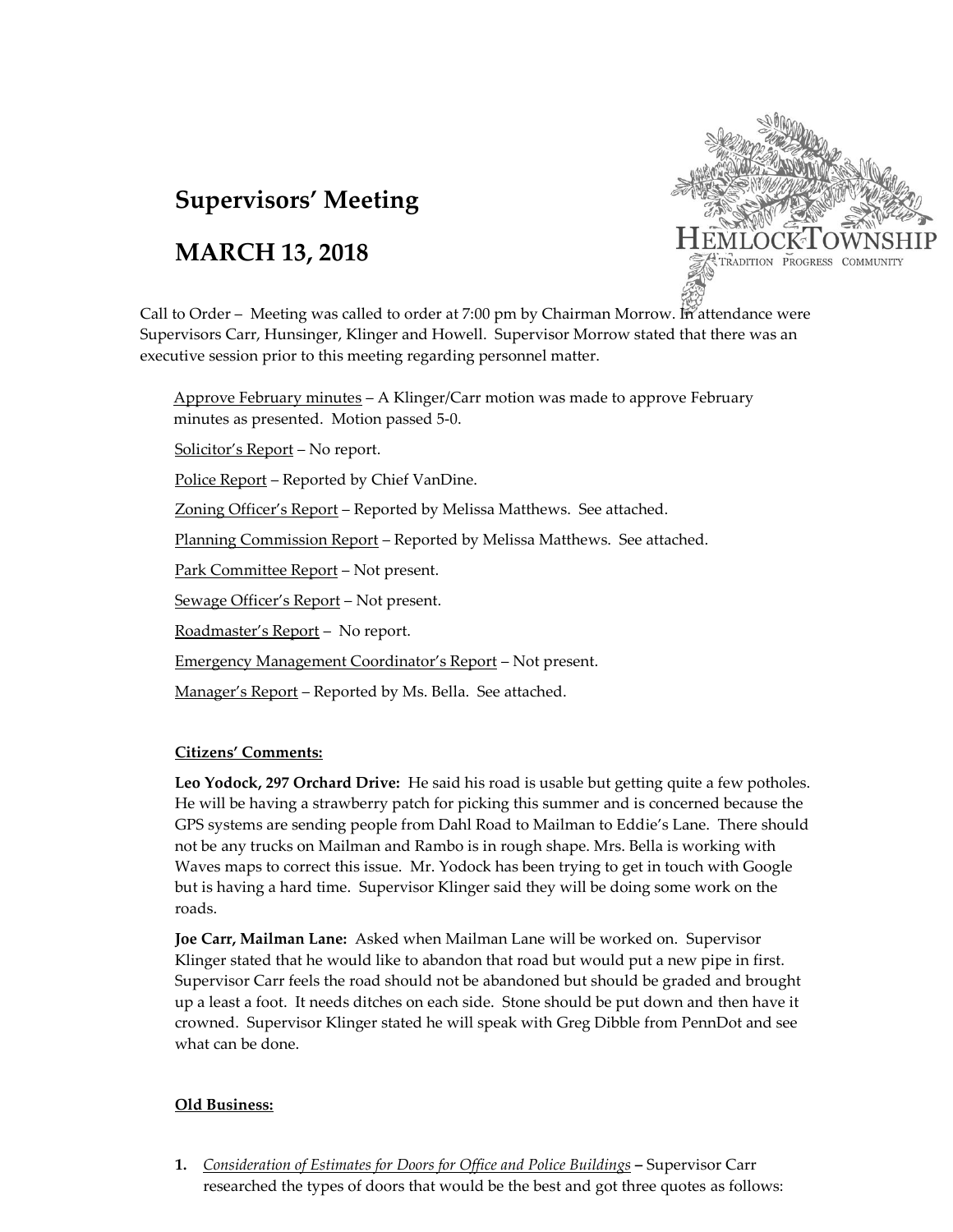Stauffer's Glass Commercial - \$11,880.00; Bloom Glass & Mirror - \$11,839.00; Reliable Glass - \$8,729.00. An electrician will also be needed to get power to the doors for the card swipe. Supervisor Howell stated the bids were too high. After further discussion, a Morrow/Klinger motion was made to accept the bid from Reliable Glass. Motion passed 4-1 with Supervisor Howell voting against.

#### **New Business:**

- **2.** *Discussion of Dangerous Curve on Dutch Hill Road* This part of the road is near the Lehman's property. Supervisor Klinger will get with an engineer to discuss a stop or yield sign to slow the traffic at that location. They will also see if they can put up a mirror for better sight visibility. Supervisor Klinger will get back to the Lehman's with a plan.
- 3. *Consideration to Name Haymaker Lane* The name Haymaker Lane has been approved through 911 and GIS. This is located across from Mailman Lane. It will involve an address change for two homes. On a Howell/Klinger motion, Haymaker Lane name is approved. Motion passed 5-0.
- 4. *Discussion of Chamber of Commerce bill* **–** This bill is presented to the board annually for approval. After discussion of benefits, a Klinger/Hunsinger motion was made to continue membership. Motion passed 5-0.
- 5. *Consideration of Bid for 2011 Crown Victoria* The highest bid for the Crown Victoria on Municibid came in at \$2,350.00 from a gentleman in Kentucky. Chief VanDine recommends accepting this bid. Mrs. Bella spoke to the bidder and will arrange to be here when he picks up the car. On a Carr/Hunsinger motion, bid is accepted. Motion passed 5-0.
- 6. *Discussion of Need for Town Hall Type Meetings* Supervisor Howell stated that he has received numerous calls complaining about the township roads in some rural areas. He feels that we should have a separate "Town Hall" type meeting so citizens can come and discuss their concerns. He would like this to be an open forum that runs from four to seven p.m. Supervisor Morrow feels that if people have issues with the township roads they should attend the monthly supervisors meeting and air their grievances during the Citizens Comment time provided at the meeting. He pointed out that there were several people that come to the meeting tonight with their issues and the township is working to resolve the problems. If the residents don't call the township or fill out a citizen's complaint form which is available on our web site and in the office, we have no way of telling what problems are out there. There is also the issue of having to advertise and pay staff to stay for these meetings. After much further discussion, Supervisor Howell made a motion to have Town Hall type meetings. His motion was not seconded so therefore it died on the floor. Supervisor Howell also said that some citizens don't know the names of the police and have questions. Chief VanDine asked that Supervisor Howell tell people to stop by the police station and he will be happy to answer any questions they may have.
- 7. During the executive session, there was discussion to approve an FLMA for employee Jeffrey Sutton. On a Hunsinger/Morrow motion, FLMA leave is approved. Motion passed 5-0